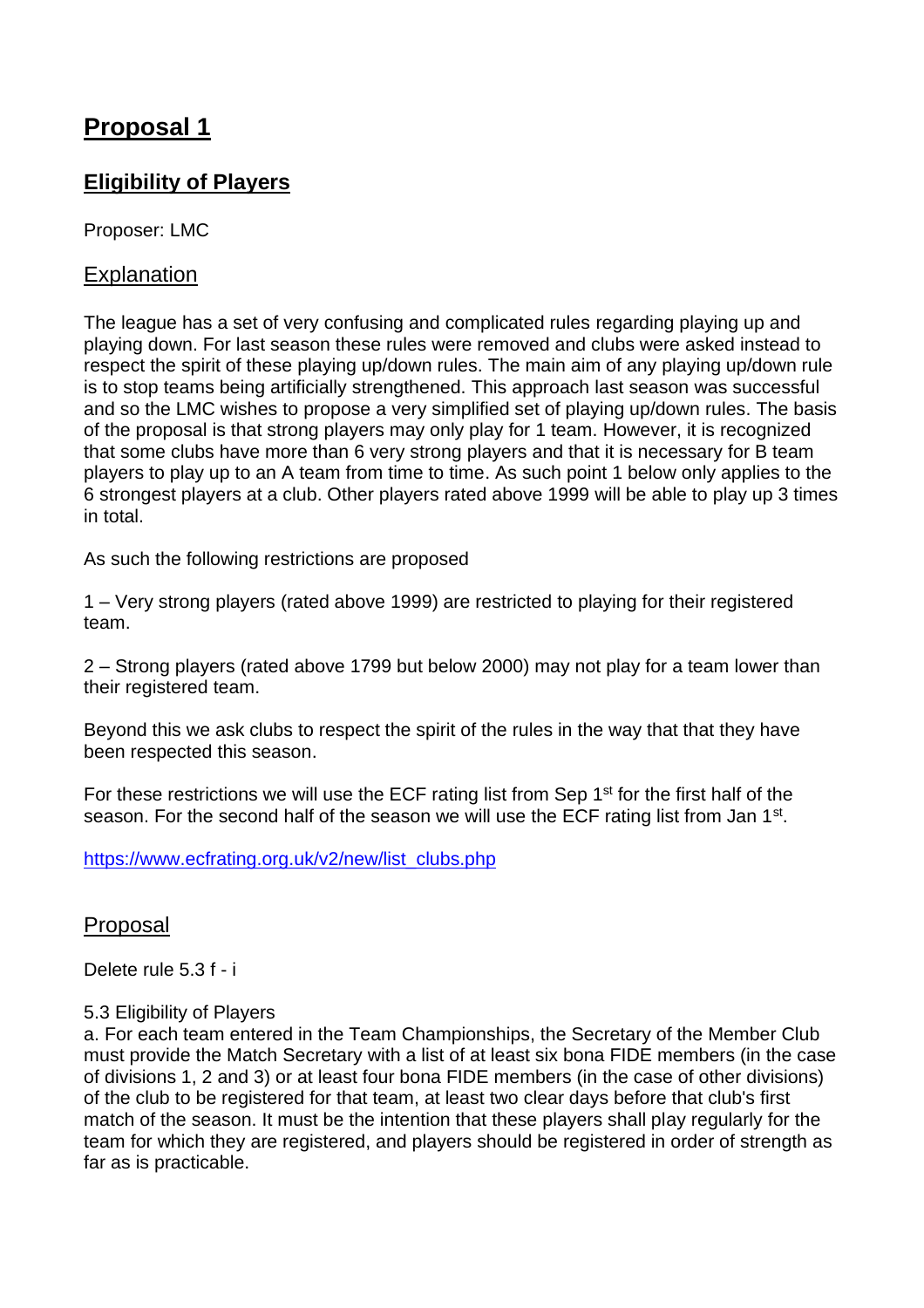b. Additional players will be registered for an appropriate team following the inclusion of their names on any Match Result form. The LMC will consider any request for reregistration of a team player.

c. A player may not normally play in the Team Championships for more than one club during a given season. The LMC may allow this under exceptional circumstances.

d. The LMC shall have the power to veto or cancel registration of a player without disclosing their reason for doing so.

e. For each match in the Team Championships, the club must field a team consisting solely of players registered for that team or for another team from the same club. A player may be registered for only one team at any time.

f. The Match Secretary shall publish at the start of each season a set of Grading Thresholds for each division. The July ECF grading shall be used throughout the season for eligibility purposes.

g. A player wishing to play for a lower team that is in the same division must have a grade less than the threshold of the division below that in which they play. If further teams from that club play in that same division, to play for them, the player must have a grade less than that of the division below that in which they play.

h. If the team next below that of the player is in a lower division it is only required that the player's grade be less than the threshold of the division in which that team plays. But, if further teams from that club play in that same lower division, to play for them, the player must have a grade less than that of the division below that in which they play.

i. Players registered for a team in Division 1 or 2 may play for a senior team up to four times without penalty. On a fifth occasion, the player willautomatically become registered for that senior team.

And replace with :-

#### 5.3 Eligibility of Players

a. For each team entered in the Team Championships, the Secretary of the Member Club must provide the Match Secretary with a list of at least six bona FIDE members (in the case of divisions 1, 2 and 3) or at least four bona FIDE members (in the case of other divisions) of the club to be registered for that team, at least two clear days before that club's first match of the season. It must be the intention that these players shall play regularly for the team for which they are registered, and players should be registered in order of strength as far as is practicable.

b. Additional players will be registered for an appropriate team following the inclusion of their names on any Match Result form. The LMC will consider any request for reregistration of a team player.

c. A player may not normally play in the Team Championships for more than one club during a given season. The LMC may allow this under exceptional circumstances.

d. The LMC shall have the power to veto or cancel registration of a player without disclosing their reason for doing so.

e. For each match in the Team Championships, the club must field a team consisting solely of players registered for that team or for another team from the same club. A player may be registered for only one team at any time.

f. A player whose rating is above 1999 may only play for the team for which they are registered. However, where a club registers more than 6 players rated higher than 1999 then this restriction only applies to those 6 highest rated players. Any further players rated